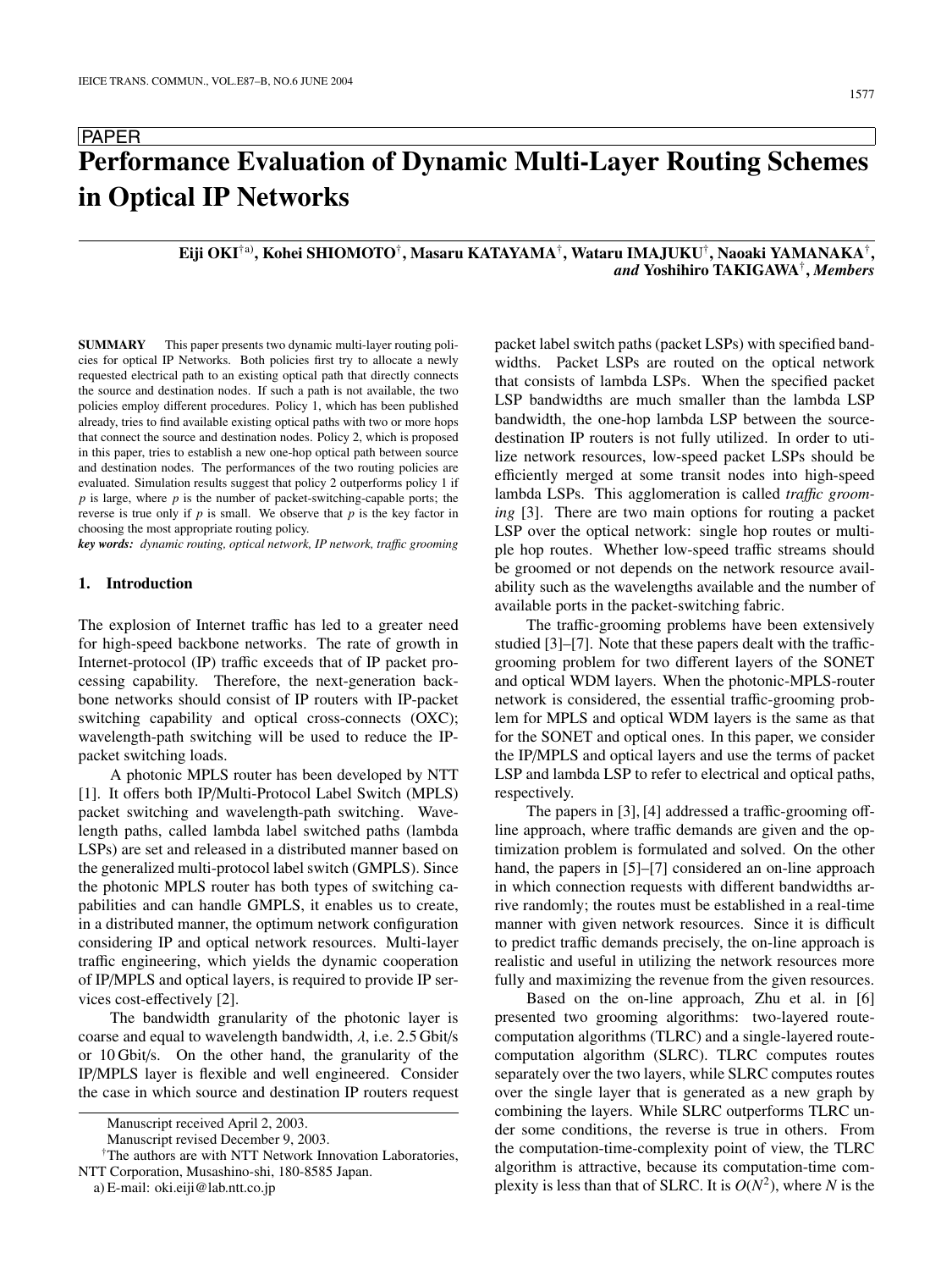number of nodes [5]. Given the above argument, we focus on TLRC-based routing policies.

In [5] and [6], the following TLRC-based routing scheme was proposed. The proposed routing policy tries to find a packet LSP route with one hop or multiple hops by using existing lambda LSPs as much as possible. Only if it is not able to find a route on the exiting lambda LSP network, does it try to establish a new lambda LSP. However, from the viewpoint of effective network utilization, it may be more preferable to establish a new lambda LSP before a multiple hop route is assigned on the exiting lambda LSP network even if TLRC is adopted. This is because using the existing lambda LSP network may waste the network's resources.

This paper presents two dynamic multi-layer routing policies for optical IP networks. When a new packet LSP is requested with specified bandwidth, both policies first try to allocate the new requested packet LSP to an existing lambda LSP that directly connects the source and destination nodes. If such a lambda LSP (existing) is not available, the two policies adopt different procedures. Policy 1, which was presented in [5], [6], tries to find a series of available existing lambda LSPs with two or more hops that connect source and destination nodes. On the other hand, policy 2, introduced in this paper, tries to setup a new one hop lambda LSP between source and destination nodes. The performance of the two routing policies are evaluated. Numerical results suggest that policy 1 outperforms policy 2 when the number of packet-switching-capable ports in the photonic MPLS router is large, while policy 2 outperforms policy 1 when the number of PSC ports is small.

The remainder of this paper is organized as follows. Section 2 describes GMPLS-based multi-layer traffic engineering with the photonic MPLS router. Section 3 describes two dynamic multi-layer routing policies. Section 4 describes multi-layer signaling schemes for each policy. Section 5 compares the performances of the two policies. Section 6 summarizes the key points.

## **2. Multi-Layer Tra**ffi**c Engineering with Photonic MPLS Router**

The structure of the photonic MPLS router is shown in Figure 1 [11], [12]. It consists of a packet-switching fabric, lambda-switching fabric, and photonic-MPLS-router manager. In the photonic-MPLS-router manager, the GMPLS controller distributes own IP and photonic link states, and collects link states of other photonic MPLS routers with the routing protocol of Open Shortest Path First (OSPF) extensions. A multi-layer topology routing engine processes the collected IP and optical link states.

Figure 2 shows a node model of the photonic MPLS router. The packet-switching and lambda-switching fabrics are connected by internal links. The number of internal links, i.e. the number of packet-switching-capable (PSC) ports, is denoted as *p*. The parameter *p* represents how many lambda LSPs the node can terminate.  $w$  is denoted



Photonic-MPSLS-router manager OSPF: Open Shortest Path First RSVP TE: Resource reSerVation Protocol with Traffic Engineering





 $p$ : Number of packet-switching capable (PSC) ports  $w$ : Number of wavelengths per fiber

**Fig. 2** Node model of photonic MPLS router.

as the number of wavelengths accommodated in a fiber  $\times$ the number of fibers connected to the same adjacent photonic MPLS routers. Note that the interface of the lambdaswitching fabric has both PSC and lambda switching capable (LSC) ports. When a lambda LSP is terminated at the packet-switching fabric through the lambda-switching fabric, the interface that the lambda LSP uses is considered as PSC. On the other hand, when a lambda LSP goes through the lambda-switching fabric to another node without termination, the interface that the lambda LSP uses is considered as LSC. Therefore, if we focus on the interfaces of the lambda-switching fabric, there are at most *p* PSC interfaces and w LSC interfaces.

These values of *p* and *w* impose network resource constraints on multi-layer routing [13]. Since *p* is limited, not all lambda LSPs are terminated at the photonic MPLS router. Some lambda LSPs cut though the photonic MPLS router. How lambda LSPs are established so that packet LSPs are effectively routed over the optical network is a key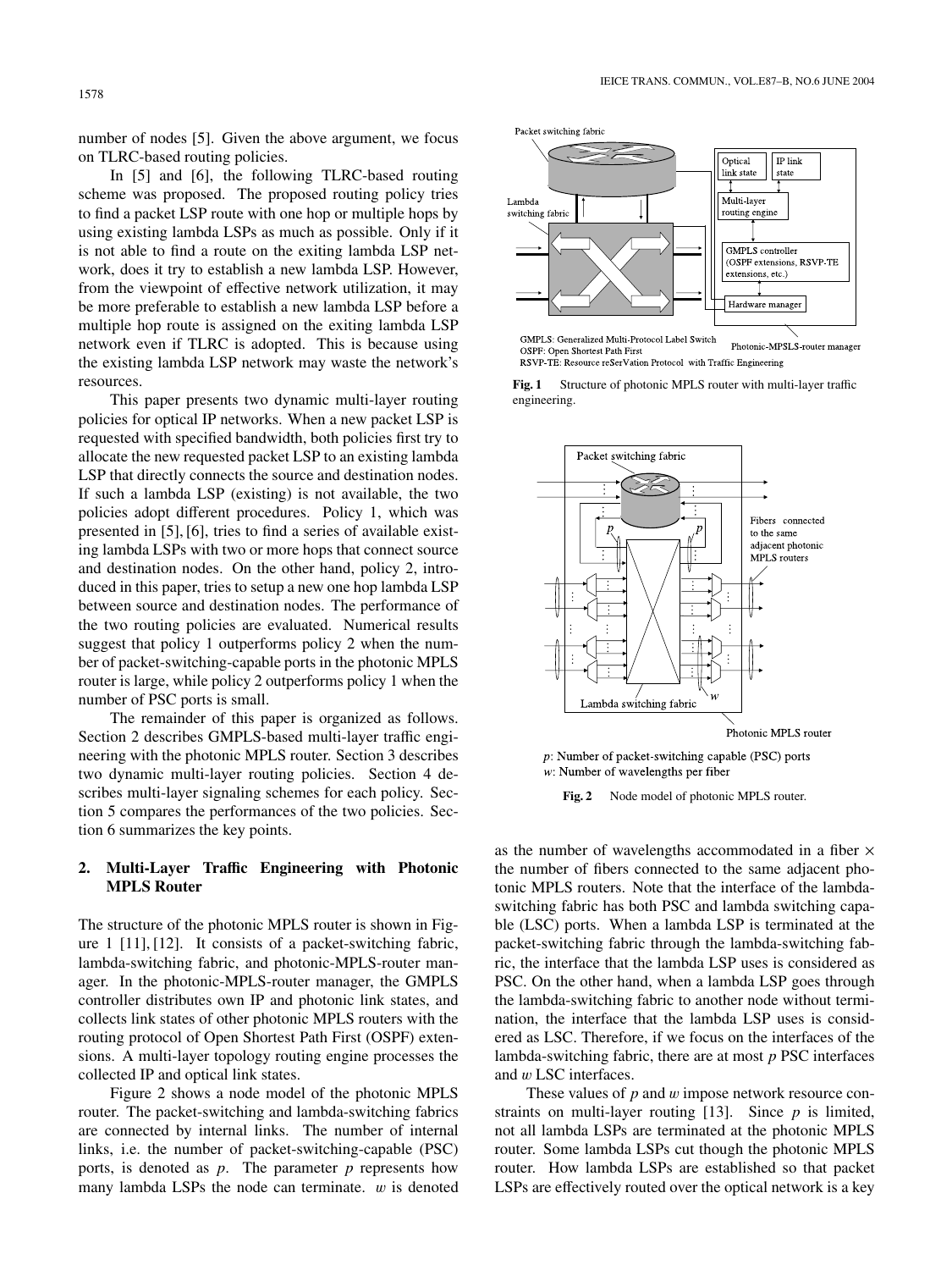

**Fig. 3** Multi-layer routing problem.

to the traffic-grooming problem.

GMPLS introduces the concept of forwarding adjacency (FA). In the multi-layer network, lower-layer LSPs are used to forward the upper-layer LSPs. An example of the multi-layer network is shown in Fig. 3. Once an lowerlayer LSP is established, it is advertised by OSPF extensions as "FA-LSP" so it can be used for forwarding an upper-layer LSP. In this way, the setup and tear-down of LSPs trigger changes in the virtual topology of the upper-layer LSP network.

FA-LSP enables us to implement a multi-layer LSP network control mechanism in a distributed manner [13]. In multi-layer LSP networks, the lower-layer LSPs form the virtual topology for the upper-layer LSPs. The upper-layer LSPs are routed over the virtual topology. Figure 3 shows that the multi-layer path network consists of fiber, lambda LSPs, and packet LSP layers. Lambda LSPs are routed on the fiber topology. Packet LSPs are routed over the lambda LSP topology.

The photonic MPLS router uses the RSVP-TE signaling protocol (resource reservation protocol with traffic engineering) extensions [8], [9] to establish packet and lambda LSPs in the multi-layer networks. An upper-layer LSP setup request can trigger lower-layer LSP setup if needed. If there is no lower-layer LSP between adjacent nodes (adjacent from the upper-layer perspective), a lower-layer LSP is set up before the upper-layer LSP.

#### **3. Multi-Layer Routing**

When the setup of a new packet LSP with specified bandwidth is requested, lambda LSPs are invoked as needed to support the packet LSP. This section describes dynamic multi-layer routing, which involves packet LSP and lambda LSP establishment driven by packet LSP setup requests. Figure 4 shows the framework of dynamic multi-layer routing. If a new lambda LSP must be setup to support packet LSP routing, a lambda LSP setup request is invoked and lambda LSP routing is performed. The lambda LSP-routing result is returned to the packet LSP routing procedure for confirmation of its acceptability. The process will be terminated when the packet LSP is accepted or rejected, and



**Fig. 4** Framework for dynamic multi-layer routing.

the latter case may not be the desired result. If successful, the multi-layer routing procedure notifies its acceptance the packet LSP setup request.

In dynamic multi-layer routing, there are two possible routing policies as described in Sect. 2. Both policies first try to allocate the newly requested packet LSP to an existing lambda LSP that directly connects the source and destination nodes. If such existing lambda LSP is not available, policy 1 tries to find a series of available existing lambda LSPs that use two or more hops to connect source and destination nodes; while policy 2 tries to setup a new 1-hop lambda LSP that connects source and destination nodes.

Details of the two routing policies are given below.

# **Policy 1**

- Step 1: Check if there is any available existing lambda LSP that directly connects source and destination nodes that can accept the newly requested packet LSP. If yes, go to Step  $4^{\dagger}$ . Otherwise, go to Step 2.
- Step 2: Find available existing lambda LSPs that connect source and destination nodes with two or more hops; the maximum hop number is *H*, and the preference is for the minimum number of hops. If candidates exist, go to Step 4. Otherwise go to Step 3.
- Step 3: Check if a new lambda LSP can be setup. If yes, go to Step 4. Otherwise go to Step 5.
- Step 4: Accept the packet LSP request and terminate this process.
- Step 5: Reject the packet LSP request.

## **Policy 2**

- Step 1: Check if there is any available existing lambda LSP that directly connects source and destination nodes and can support the new packet LSP. If yes, go to Step 4. Otherwise, go to Step 2.
- Step 2: Check if a new lambda LSP can be setup. If yes, go to Step 4. Otherwise go to Step 3.
- Step 3: Check if there is any series of available existing lambda LSPs that connect source and destination nodes using two or more hops; the maximum hop number is *H*, and the preference is the minimum number of hops. If yes, go to Step 4. Otherwise go to Step 5.

<sup>†</sup>If there are several candidates, select one based on an appropriate selection policy. Such policies include least-loaded and most-loaded policies. This paper uses the least-loaded policy unless specifically stated otherwise.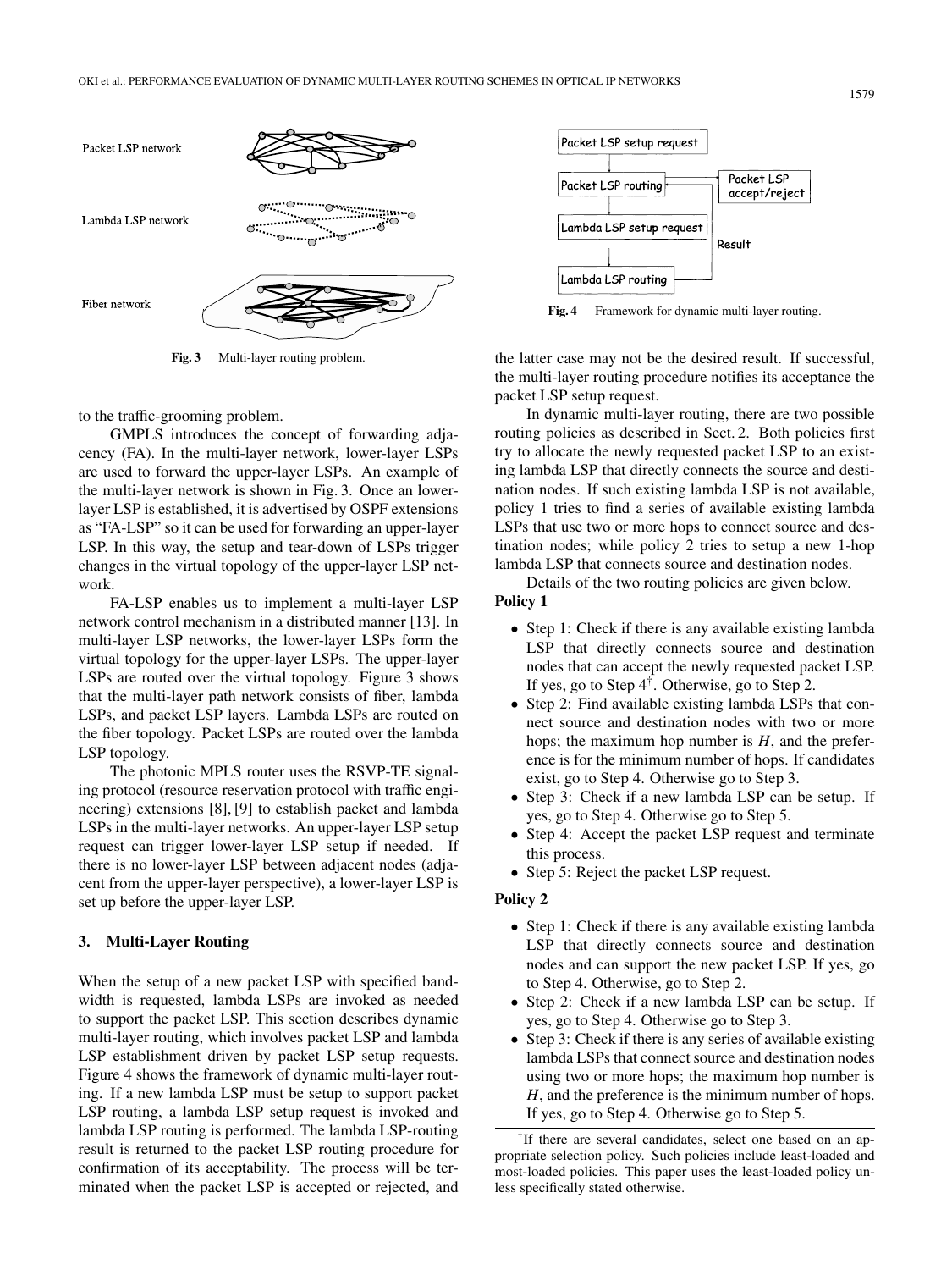1580

- Step 4: Accept the packet LSP request and terminate this process.
- Step 5: Reject the packet LSP request.

Note that the major difference between policies 1 and 2 is the order of Steps 2 and 3.

## **4. Multi-Layer Signaling**

GMPLS realizes the concept of layered signaling [8]–[10]. Figures 5 and 6 show examples of RSVP signaling message sequence in policy 1 and policy 2, respectively. We assume that lambda LSPs 1 and 2 are already established between node 1 and node 2 and between node 2 and node 4, respectively. We assume that a new packet LSP is requested to be set up between node 1 and node 4. In policy 1, since there is no lambda LSP between node 1 and node 4, node 1 tries to use the available existing lambda LSPs, LSP 1 and 2. In Fig. 5, by using already established lambda LSPs 1 and 2, the packet LSP is routed over nodes 1, 2, and 4. A PATH message in the packet LSP is transmitted from node 1 to node 4, and a RESV message is returned from node 4



**Fig. 5** Example of RSVP signaling in policy 1.



Fig. 6 Example of RSVP signaling in policy 2.

to node 1. This establishes the new packet LSP. In policy 2, since there is no lambda LSP between node 1 and node 4, node 1 tries to establish a new lambda LSP that directly connects node 1 with node 4 and then sets up a new packet LSP over the new lambda LSP. As shown in Fig. 6, node 1 first sends a PATH message to set up a lambda LSP. After node 1 receives the RESV message for the lambda LSP, node 1 sends a PATH message to set up a packet LSP. The reception of a RESV message of the packet LSP, indicates the establishment of the packet LSP.

### **5. Performance of Multi-Layer Routing Policies**

We evaluated the two multi-layer routing policies by simulating the 14-node NSFNET model [16], as shown in Fig. 7. NSFNET consists of 14 nodes and 21 physical links. Each adjacent node pair is connected through a bi-directional physical link that consists of two fibers, where each fiber is assumed to have the same number of wavelengths. Therefore,  $w$  is the same for all links. The transmission speed of each wavelength is set to 10 Gbit/s. The number of PSC ports  $p$  is assumed to be the same in each node. The simulations assume that traffic demands between all source and destination nodes are the same. Requests for packet LSP setup follow a Poisson distribution. The packet LSP holding time of each source and destination node pair is considered to follow an exponential distribution. The required packet LSP bandwidth is set to 500 Mbit/s unless specifically stated otherwise. When an existing lambda LSP does not accommodate any packet LSPs, the lambda LSP is disconnected. The packet LSP hop limit *H* is set to 2. *H* impacts the blocking probability of packet LSP setup. In this evaluation, we chose the best of several *H* values so as to minimize the blocking probability for both policies. Setting *H* very large may waste network resources. Therefore, an appropriate value of *H* should be used. This generally increases with network size.

Figure 8 compares admissible traffic volumes between each source-destination node pair. The admissible traffic volume is defined as the maximum admissible traffic volume under the condition that the blocking probability of packet LSP setup requests is less than 0.01. Policy 1 outperforms policy 2 when  $p < 10$ , while policy 2 outperforms policy 1 with  $p \geq 10$ .

To get the admissible traffic volume, blocking proba-



**Fig. 7** NSFNET model.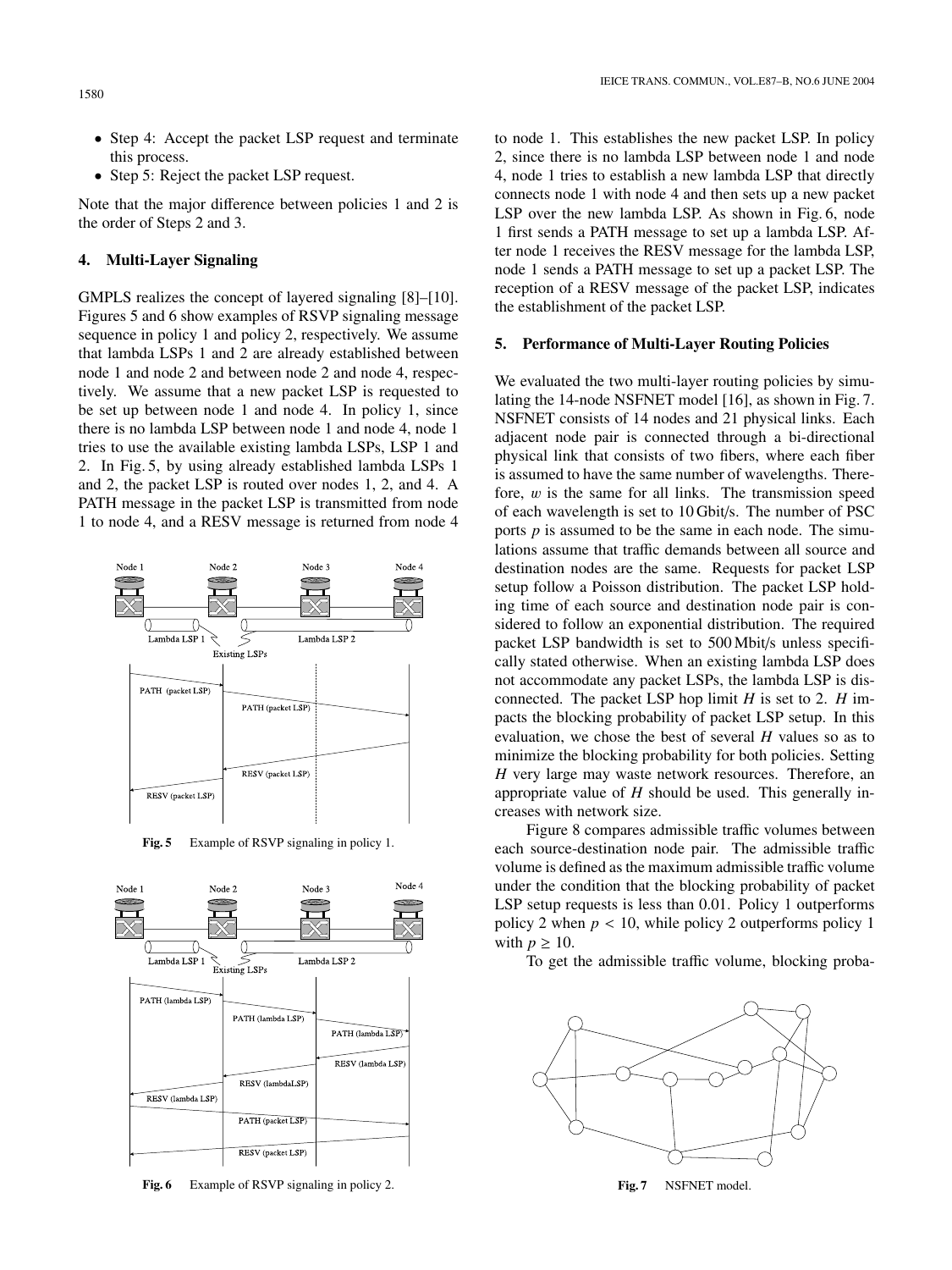

**Fig. 8** Comparison of two multi-layer routing policies  $(w = 8)$ .

bilities for given traffic conditions were obtained by simulation.  $10^6$  LSP setup requests were generated to obtain a blocking probability. The simulation time was about 30 minutes to get one plot in Fig. 8 using Linux-based PC with 3.0GHz. The average wavelength utilization, which is defined as the average ratio of the number of utilized wavelengths per link to the number of wavelengths per link, was in the range of 50% and 60% when the number of PSC ports is enough large  $(p > 12)$  in Fig. 8. As the number of PSC ports decreases, the average wavelength utilization decreases accordingly.

The results shown in Fig. 8 are explained as follows. When *p* is small, blocking is mainly due to too-few available PSC ports rather than too-few available wavelengths. In this case, existing lambda LSPs should accommodate as many new packet LSPs as possible even though this wastes wavelength resources. On the other hand, when *p* is large, blocking is mainly due to too-few available wavelengths. In this case, wavelength resources utilization should be emphasized at the expense of PSC-port resource utilization efficiency. Since policy 2 tries to use a lambda LSP that directly connects source and destination nodes while minimizing packet LSP de-routing, wavelength resources are utilized effectively. Therefore, policy 2 outperforms policy 1 when *p* is large.

Note that multi-layer routing using photonic MPLS routers that have multiple switching capabilities is attractive when  $p \lt d \times w$ , where *d* is the node degree. *d* is the number of adjacent nodes that are connected by fiber links. In this case, at a transit node, some lambda LSPs are switched by the lambda switching fabric without using the packet switching fabric. This reduces the processing load of the packet switching fabric. Since the maximum node degree *dmax* in Fig. 7 is four, multi-layer routing using photonic MPLS routers is practically effective when *p* is less than 32 ( $=4 \times 8$ ). Although we used the same value of *p* for all the photonic MPLS routers, how *p* is designed for each photonic MPLS router to utilize network resouces is for further study.

We basically confirmed the above observation using  $w = 6$  and  $w = 12$ , as shown in Figs. 9 and 10, respectively; there was, however, a slight difference noted. We found that as w increases, the value of *p* at which the admissible traffic



**Fig. 9** Comparison of two multi-layer routing policies  $(w = 6)$ .



**Fig. 10** Comparison of two multi-layer routing policies  $(w = 12)$ .



**Fig. 11** Dependency of different packet LSP bandwidths  $(w = 8)$ .

volume saturates for both policies increases.

Figure 11 shows the impact of using different packet LSP bandwidths: 250 Mbit/s, 500 Mbit/s, and 1.0 Gbit/s. Here again, the same basic tendency, policy 2 outperforms policy 1 at large *p* values, was observed. However, as packet LSP bandwidth increases, the performance difference between policy 1 and policy 2 becomes small. When packet LSP bandwidth approaches lambda LSP bandwidth, more packet LSP setup requests trigger a new lambda LSP setup request. The performance of policy 1 approaches that of policy 2 as packet LSP bandwidth increase. On the other hand, when packet LSP bandwidth is small relative to the lambda LSP bandwidth, the performance difference is significant. Therefore, if packet LSP bandwidth is small, network operators should carefully choose an appropriate routing policy considering the constraints of the number of PSC ports.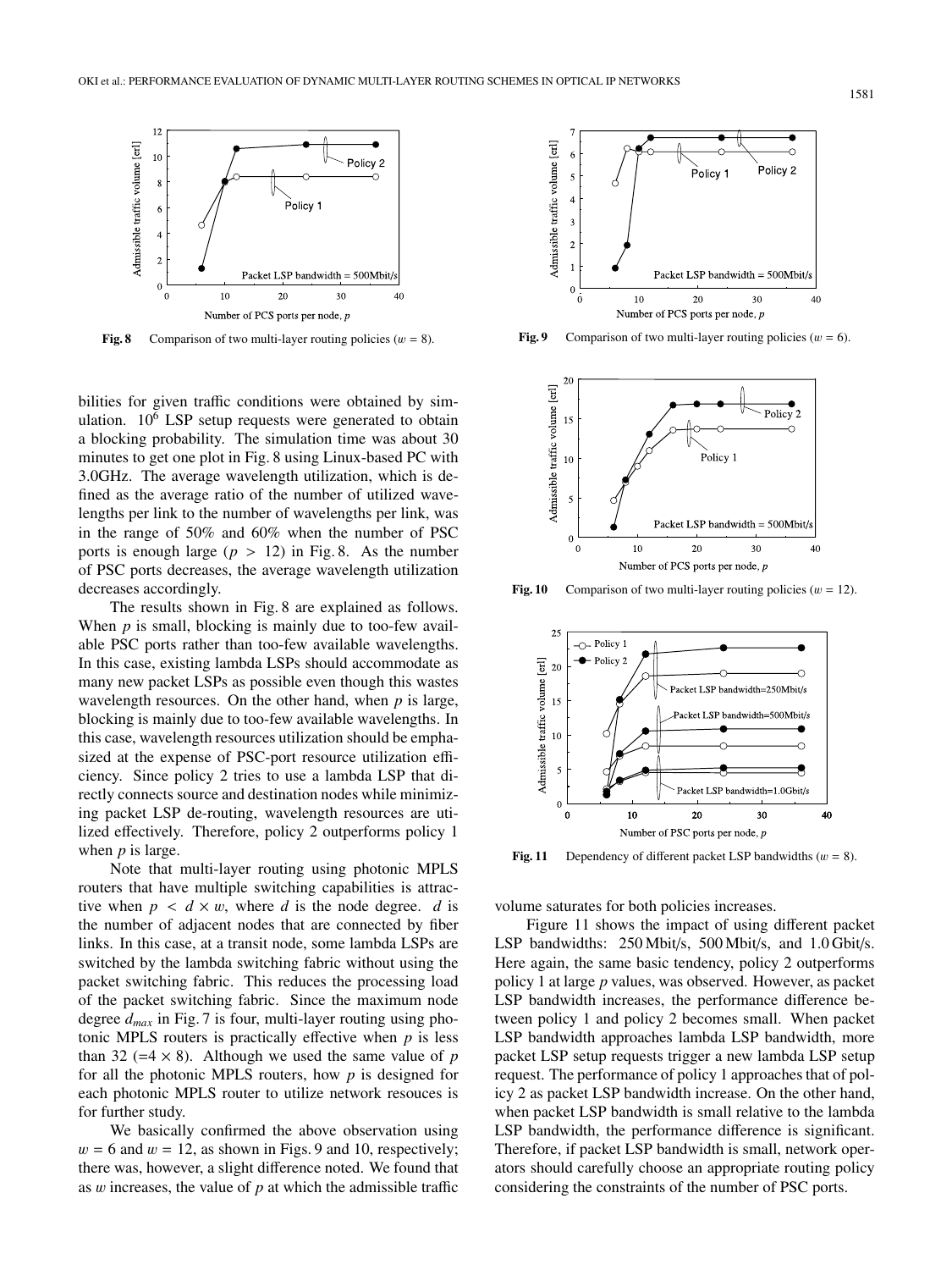### **6. Conclusions**

This paper presented two dynamic multi-layer routing policies for optical IP Networks. Both policies first try to allocate a newly requested packet LSP to an existing lambda LSP that directly connects source and destination nodes. If such an existing lambda LSP is not available, the two policies take different approaches. Policy 1, which was previously proposed in the literature, tries to find a series of available existing lambda LSPs, that use two or more hops to connect source and destination nodes, while policy 2, which was introduced in this paper, tries to setup a new lambda LSP between source and destination nodes to create a onehop packet LSP. The performances of the two routing policies were evaluated. We observed via simulation that policy 1 outperforms policy 2 only when *p* is small, where *p* is the number of PSC ports. The impact of the packet LSP bandwidth was also investigated using various numbers of PSC ports. When packet LSP bandwidth is small relative to lambda LSP bandwidth, the performance difference between the two policies is significant. Our numerical results suggested that the number of PSC ports is a key factor in choosing the appropriate policy.

#### **References**

- [1] K. Sato, N. Yamanaka, Y. Takigawa, M. Koga, S. Okamoto, K. Shiomoto, E. Oki, and W. Imajuku, "GMPLS-based photonic multilayer router (Hikari router) architecture: An overview of traffic engineering and signaling technology," IEEE Commun. Mag., vol.40, no.3, pp.96–101, March 2002.
- [2] E. Oki, K. Shiomoto, S. Okamoto, W. Imajuku, and N. Yamanaka, "A heuristic multi-layer optimum topology design scheme based on traffic measurement for IP+photonic networks," Proc. Optical Fiber Communications (OFC) 2002, pp.104–105, March 2002.
- [3] K. Zhu and B. Mukherjee, "Traffic grooming in an optical WDM mesh network," Proc. IEEE ICC 2001, pp.721–725, 2002.
- [4] X. Zhang and C. Qiao, "An effective and comprehensive approach for traffic grooming and wavelength assignment in SONET/WDM rings," IEEE/ACM Trans. Netw., vol.8, no.5, pp.608–617, 2002.
- [5] K. Zhu and B. Mukherjee, "Dynamic traffic grooming in an optical WDM mesh network with distributed control," Proc. Asia-Pacific Optical and Wireless Communications (APOC 2001) Conference, Beijing, China, Nov. 2001.
- [6] K. Zhu and B. Mukherjee, "On-line approaches for provisioning connection of different bandwidth granularities in WDM mesh networks," Proc. Optical Fiber Communications (OFC) 2002, pp.549– 551, March 2002.
- [7] C. Xin, Y. Ye, S. Dixit, and C. Qiao, "An integrated lightpath provisioning approach in mesh optical networks," Proc. Optical Fiber Communications (OFC) 2002, March 2002.
- [8] L. Berger, "Generalized MPLS signaling—RSVP-TE Extensions," IEFT RFC 3473, Jan. 2003.
- [9] L. Berger, "Generalized MPLS—Signaling functional description," IETF RFC 3471, Jan. 2003.
- [10] A. Banerjee, J. Drake, J.P. Lang, B. Turner, K. Kompella, and Y. Rekhter, "Generalized multiprotocol label switching: An overview of signaling enhancements and recovery techniques," IEEE Commun. Mag., vol.39, no.7, pp.144–151, July 2001.
- [11] K. Shimano, A. Imaoka, Y. Takigawa, and K. Sato, "MPLambdaS demonstration employing photonic routers (256X256 OLSPS) to integrate optical and IP networks," National Fiber Optic Engineers

Conf. 2001 Tech. Proc. p.5, 2001.

- [12] F. Kano, T. Kawai, Y. Takigawa, and K. Sato, "Development of photonic router (256X256 OLSPS) realize next generation network with MPLambdaS control," National Fiber Optic Engineers Conf. 2001 Tech. Proc. p.458, 2001.
- [13] D. Papadimitriou, M. Vigoureux, E. Dotaro, K. Shiomoto, E. Oki, and N. Matsuura, "Generalized MPLS architecture for multiregion networks," IETF draft, draft-vigoureux-shiomoto-ccampgmpls-mrn-04.txt, Feb. 2004. (work in progress)
- [14] W. Imajuku, N. Nagatsu, Y. Takigawa, E. Oki, K. Shiomoto, and N. Yamanaka, "Optical path generation strategy and network performance," Proc. ECOC 2002, IP Backbone Networks 10.2.4, Sept. 2002.
- [15] K. Kompella and Y. Rekhter, "LSP hierarchy with generalized MPLS TE," IETF draft, draft-ietf-mpls-lsp-hierarchy-08.txt, Sept. 2002. (work in progress)
- [16] R. Ramaswami and K.N. Sivarajan, "Design of logical topologies for wavelength-routed optical networks," IEEE J. Sel. Areas Commun., vol.14, no.5, pp.840–851, June 1996.



**Eiji Oki** received B.E. and M.E. degrees in Instrumentation Engineering and a Ph.D. degree in Electrical Engineering from Keio University, Yokohama, Japan, in 1991, 1993, and 1999, respectively. In 1993, he joined Nippon Telegraph and Telephone Corporation's (NTT's) Communication Switching Laboratories, Tokyo Japan. He has been researching multimediacommunication network architectures based on ATM techniques, traffic-control methods, and high-speed switching systems in NTT Network

Service Systems Laboratories. From 2000 to 2001, he was a Visiting Scholar at Polytechnic University, Brooklyn, New York, where he was involved in designing tera-bit switch/router systems. He is now engaged in researching and developing high-speed optical IP backbone networks as a Senior Research Engineer with NTT Network Innovation Laboratories. Dr. Oki was the recipient of the 1998 Switching System Research Award and the 1999 Excellent Paper Award presented by IEICE, and the 2001 Asia-Pacific Outstanding Young Researcher Award presented by IEEE Communications Society for his contribution to broadband network, ATM, and optical IP technologies. He co-authored a book, "Broadband Packet Switching Technologies," published by John Wiley, New York, in 2001. He is a member of the IEEE.



**Kohei Shiomoto** received the B.E., M.E., and Ph.D. from Osaka University, Japan, in 1987, 1989, and 1998. He is a Senior Research Engineer, Supervisor, at NTT Network Innovation Laboratories, Japan. He joined the Nippon Telegraph and Telephone Corporation (NTT), Tokyo, Japan in April 1989, where he was engaged in research and development of ATM switching systems. From August 1996 to September 1997, he was engaged in research on high-speed networking as a Visiting Scholar at

Washington University in St. Louis, MO, USA. From September 1997 to June 2001, he was directing architecture design for high-speed IP/MPLS label switch router research project at NTT Network Service Systems Laboratories, Tokyo, Japan. Since July 2001 he has been active in the research fields of photonic IP router design, routing algorithm, and GMPLS routing and signaling standardization at NTT Network Innovation Laboratories. He received the Young Engineer Award from the Institute of Electronics, Information and Communication Engineers (IEICE) in 1995. Dr. Shiomoto is a member of IEEE and ACM.